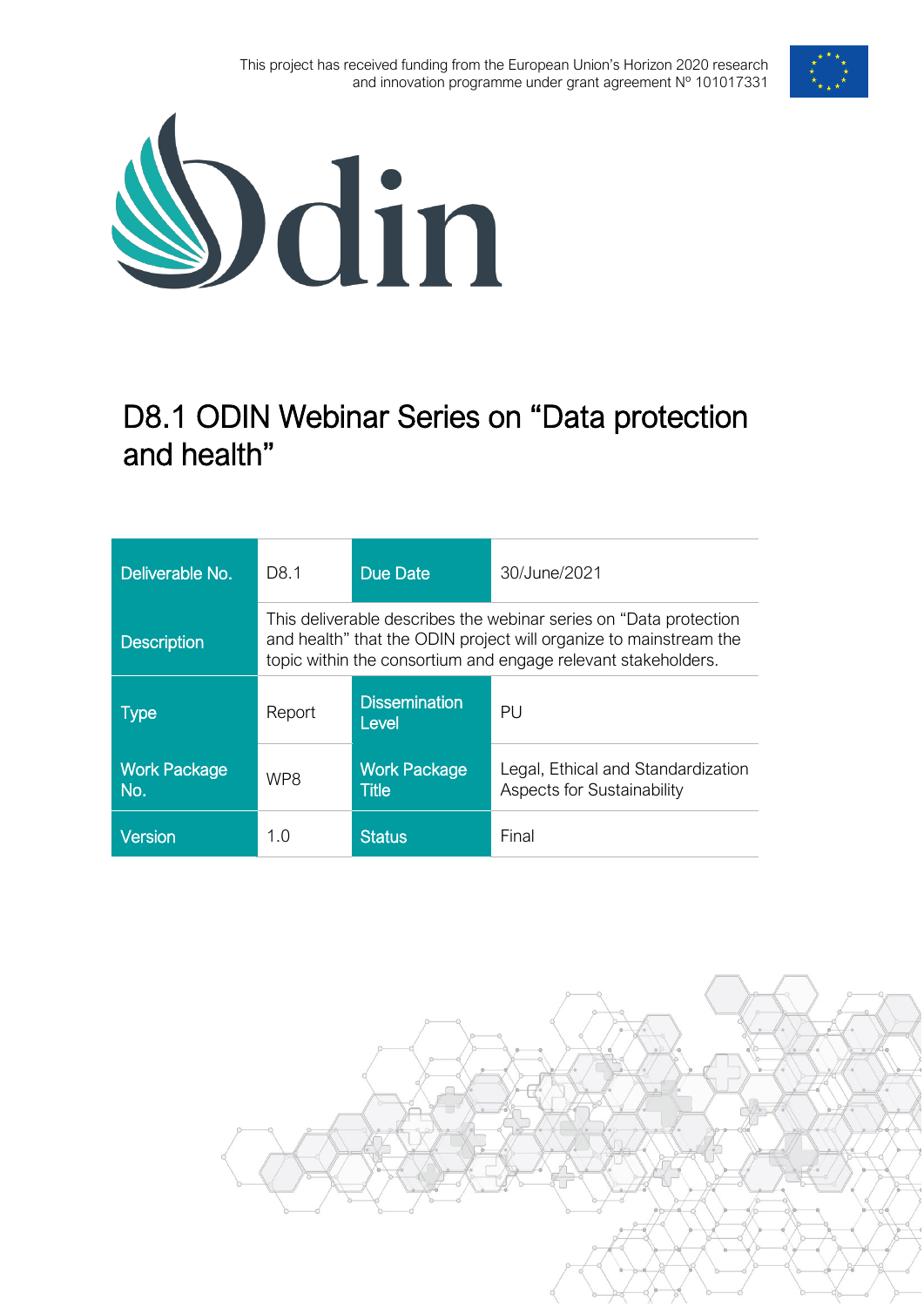

## Authors

| Name and surname    | Partner name | e-mail                      |
|---------------------|--------------|-----------------------------|
| Pasquale Annicchino | <b>UDGA</b>  | pannicchino@udgalliance.org |
| Stea-Maria Miteva   | <b>UDGA</b>  | smiteva@udgalliance.org     |

# **History**

| Date       | <b>Version</b> | Change                                                                                        |
|------------|----------------|-----------------------------------------------------------------------------------------------|
| 04/04/2021 | 0.1            | Initial table of content                                                                      |
| 27/04/2021 | 0.2            | Introduction to the webinar series                                                            |
| 18/5/2021  | 0.3            | Titles and descriptions of the webinars                                                       |
| 15/6/2021  | 0.4            | Finalization of the description of the webinars                                               |
| 27/9/2021  | 0.5            | Internal Review                                                                               |
| 20/10/2021 | 0.6            | Addressing internally received feedback received                                              |
| 27/10/2021 | 1.0            | Update of webinar series plan following coordination with<br>ODIN Management, introduction of |

# Key data

| <b>Keywords</b>      | Data protection; e-health; webinar series         |  |
|----------------------|---------------------------------------------------|--|
| <b>Lead Editor</b>   | Pasquale Annicchino                               |  |
| Internal Reviewer(s) | Cristina Melero, Giuseppe Fico, Dimitris Fotiadis |  |

# Abstract

This report describes the plan for the ODIN Webinar Series on "Data protection and health". The series has been planned in the first months of the project to be synchronized and coordinated with the general ODIN webinar series. It considers previous and ongoing research experiences upon which ODIN will build its know-how and facilitate the transfer of knowledge. The current report offers the titles and the description of the webinars. All the details will be communicated also through the ODIN website and other communication channels.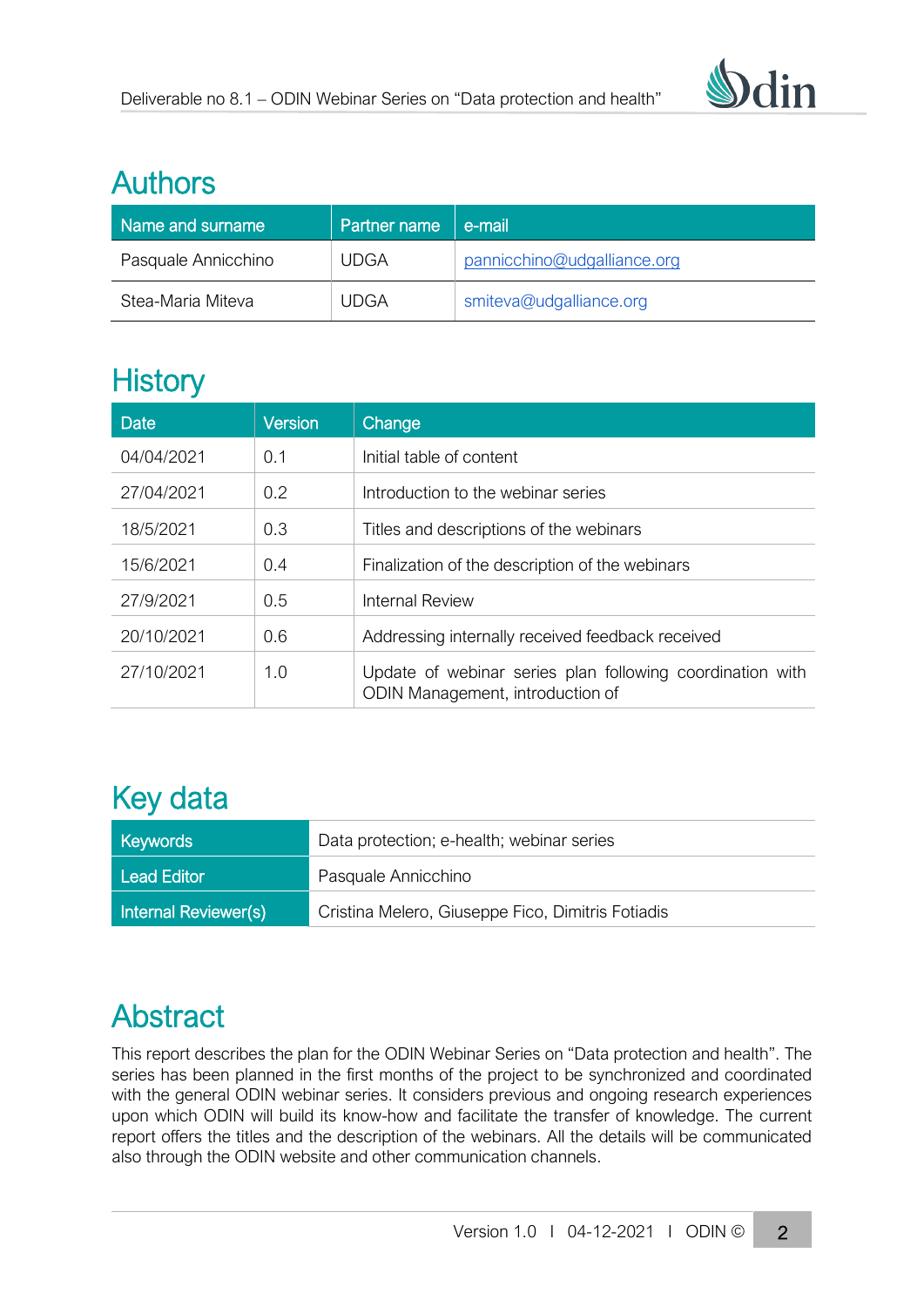

# Statement of originality

This deliverable contains original unpublished work except where clearly indicated otherwise. Acknowledgement of previously published material and of the work of others has been made through appropriate citation, quotation, or both.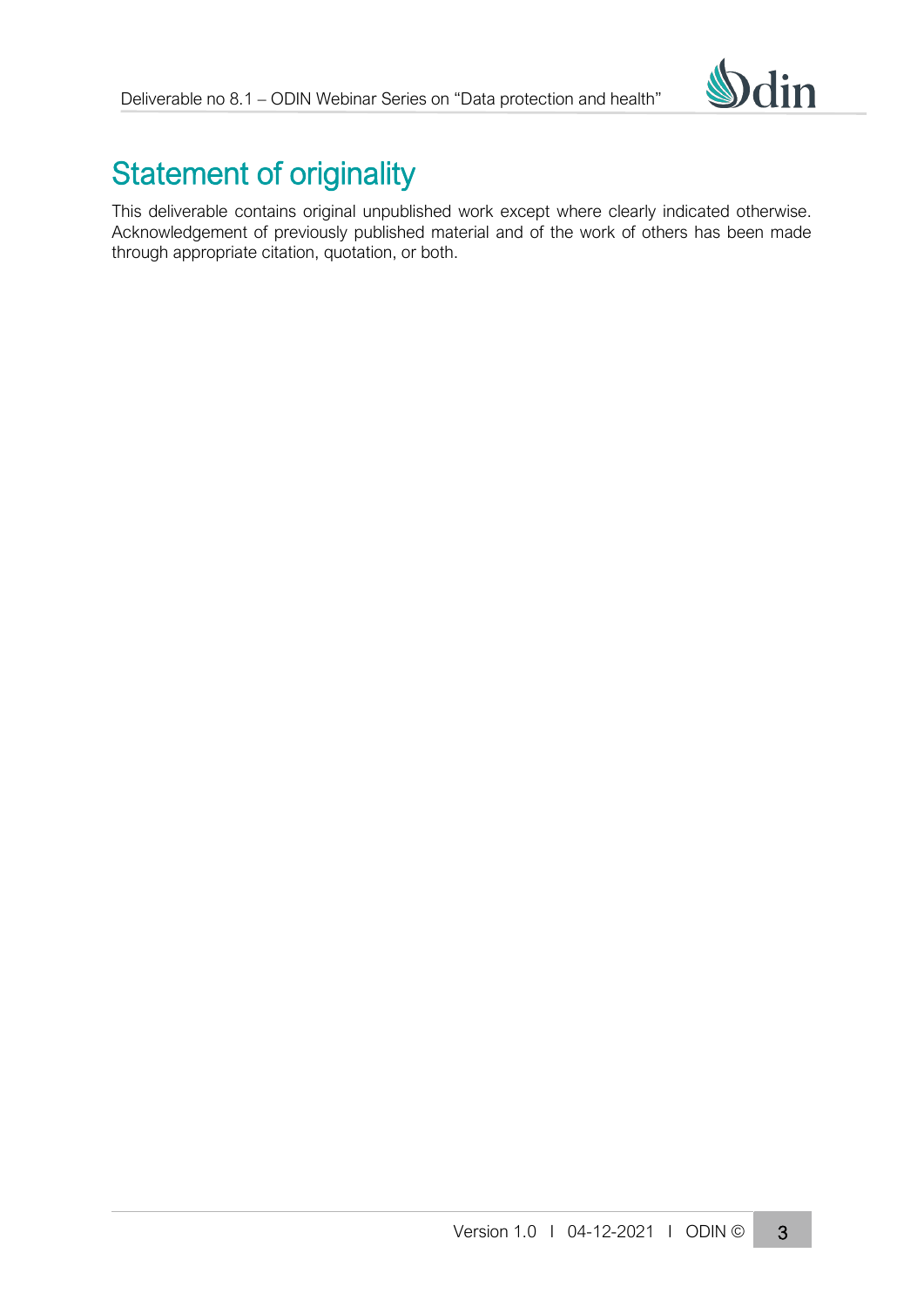

# <span id="page-3-0"></span>Table of contents

<span id="page-3-1"></span>

|                 | 2.2 Involvement of previous and ongoing research experiences and projects  6 |
|-----------------|------------------------------------------------------------------------------|
|                 |                                                                              |
|                 |                                                                              |
|                 |                                                                              |
| 3.2.1           |                                                                              |
| 3.2.2<br>health | The role of standardisation and certification in data protection and e-      |
| 3.2.3           |                                                                              |
| 3.2.4           | The European Health Data Space and the Digital Strategy 10                   |
| 3.2.5           | The use of AI in the context of healthcare: an analysis from the PANELFIT's  |
| 3.2.6           | The Protego project: development of a data protection tool to reduce         |
| 3.2.7           | The Curex project: data security and privacy in the health sector  11        |
| 3.2.8           | Panacea project: a sociotechnical approach to cybersecurity in               |
| 3.2.9           | Final webinar with the participation of ODIN partners for shared reflections |
|                 |                                                                              |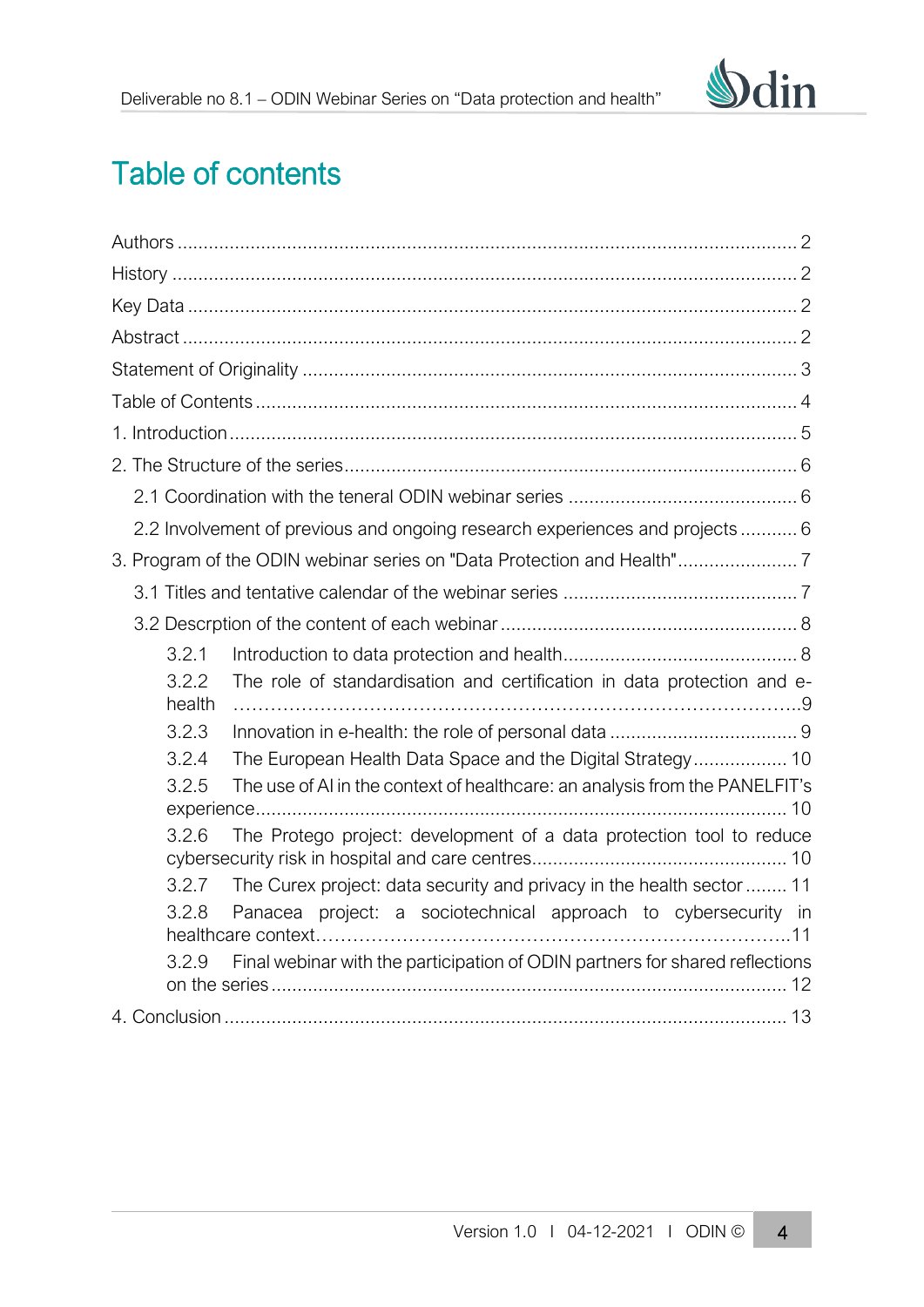

# **1 Introduction**

The deployment of e-health technologies involves the processing of a high quantity of personal and non-personal data. Internet of Things (IoT) and Artificial Intelligence (AI) contribute to make more complex the compliance with the different processing operations and call for a mainstreaming of the impact of the role of data processing in the context of e-health. In line with the ODIN vision according to which evidence-based medicine revolutionized medicine with data driven procedures, so data-driven management can revolutionise hospital management. This is particularly timely taking into consideration the EU4Health programme that will run from 2021 to 2027. This series will build the know-how of the project and of the researchers involved in the project also by involving previous and ongoing research projects to facilitate the exchange of know-how and level up ODIN to the state of the art in the field. The series will also shape the internal discussions on the directions and development of possible tools within the project.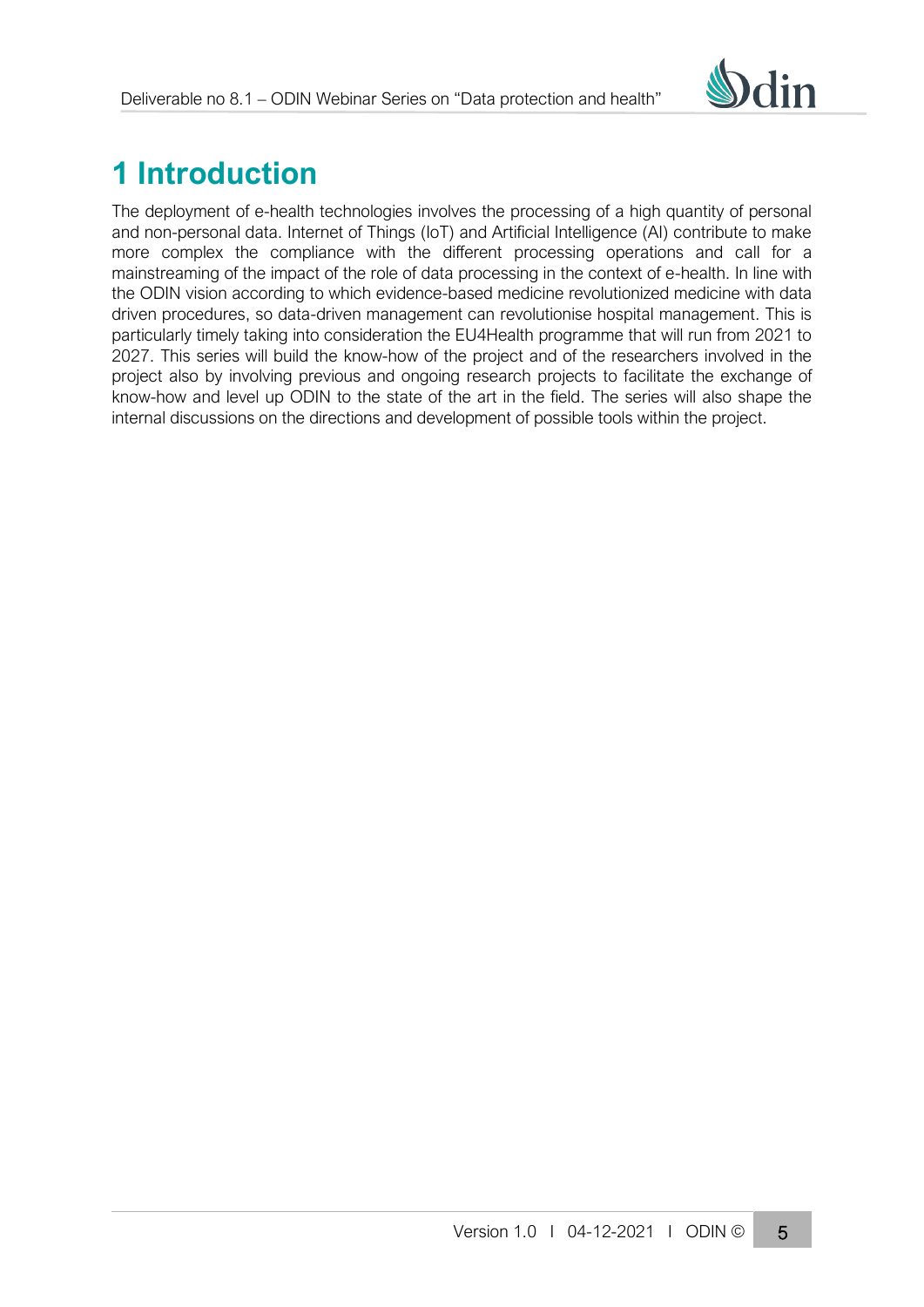

# 2 The structure of the series

## 2.1 Coordination with the general ODIN webinar series

The webinar series in "*Data protection and health*" will be coordinated with the ODIN management team and will be fully integrated in the context of the project. The series will introduce the researchers of the projects and external stakeholders to the relevance of the topic "data protection and health" by building on the experience of previous and ongoing research projects and initiatives. The series will investigate the current and forthcoming legal framework as a prerequisite for innovation sustainability for the market. It will discuss, among others, the following topics:

- Artificial intelligence in healthcare;
- Big Data in hospital environments;
- Collaborative robotics, smart care environments with regards to data processing and privacy;
- Certification of data processing in the e-health sector;
- Other topics of relevance which might be identified in the context of the WP8 or other WP activities

The webinar series will usually follow a common template:

- One moderator from ODIN WP8
- One or two speakers to address the topic
- $\bullet$  Q&A
- Conclusion

The interventions from the speaker(s) will address: 1. State of the art  $-$  2. Vision for the future in the field – 3. ODIN's contribution to the transition

## 2.2 Involvement of previous and ongoing research experiences and projects

In order to design and plan this series we have established relationships with previous and ongoing research initiatives which have developed tools and solutions in the context of the field "data protection and e-health". This will enable the creation of synergies with other research and innovation projects and the creation of a solid know-how for ODIN researchers. Furthermore, we are exploring potential endorsement through the Privacy Symposium, an international multistakeholder conference for professionals in data protection taking place in Venice from April 5<sup>th</sup> to April 7<sup>th</sup> 2022, organised by the European Centre for Certification and Privacy (ECCP), and supported by ODIN's consortium member Mandat International (MI).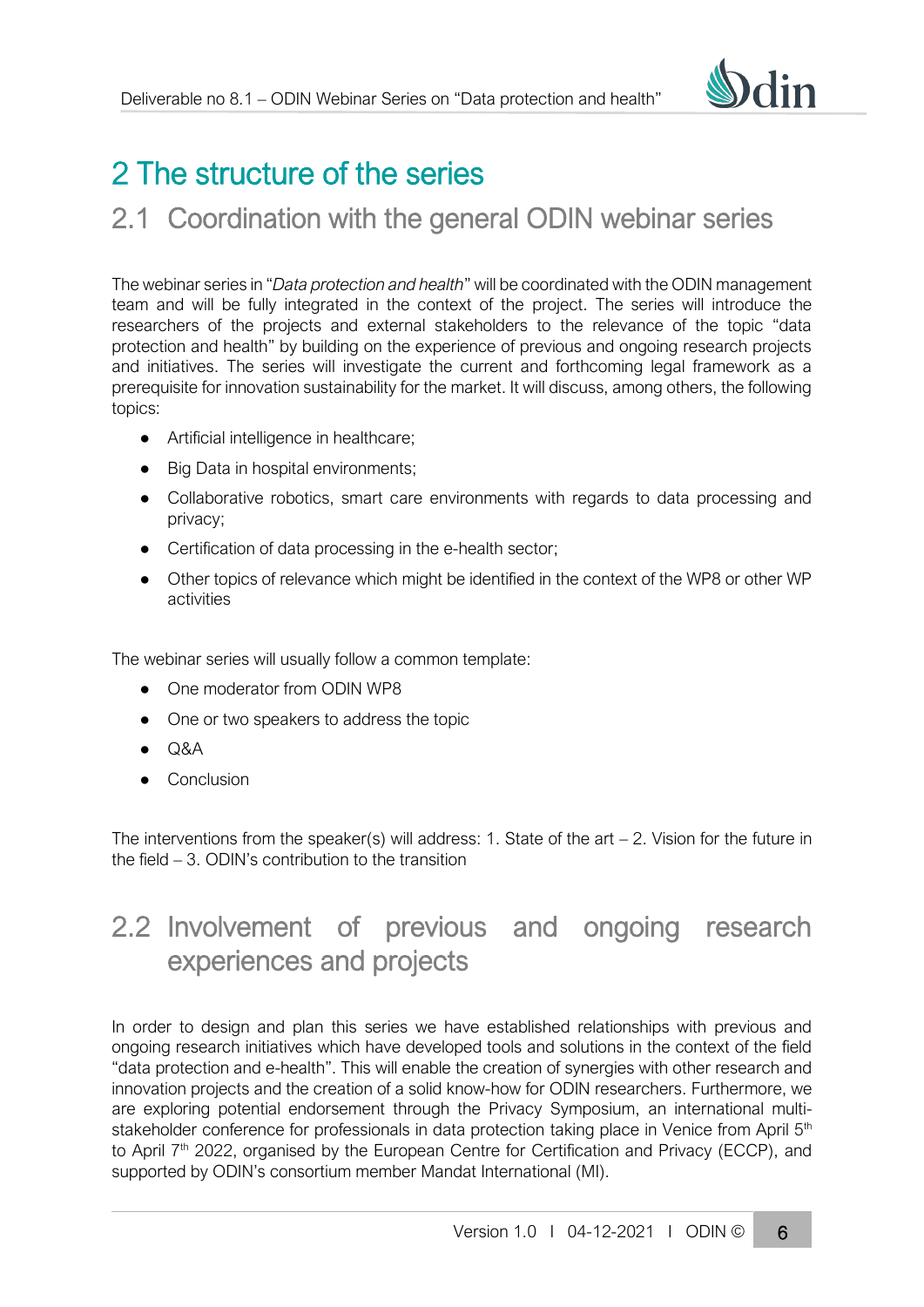# 3 Program of the ODIN webinar series on "Data protection and health"

This section offers a tentative list of the ODIN webinar series on "Data protection and health". Titles and description of each webinar has been agreed with the different ongoing and previous research initiatives which have expressed their interest and willingness to contribute to the series. In the first phase of the design of the initiative we have had bilateral calls with the partners to introduce them to the ODIN goals and initiatives and agree on the title and the content of their contribution. To effectively consider any possible unexpected circumstances, which may hinder the proper execution of the webinars, we rely on an official confirmation by the presenters no later than one month before the due date of the respective webinar, so that we can contact back-up speakers. In the second phase we will agree with the presenting partners on a date for the webinar and identify the relevant speakers. The webinars on "Data protection and health" will be held bimonthly on the second Wednesday of the respective month, from 13:00 to 15:00 CEST. The webinar series will officially start in December 2021 and continue through the end of the project. According to the preferred level of dissemination, the webinars and all the relevant information will be communicated through the ODIN communication channels either only with the project's partners or beyond the scope of the consortium.

## 3.1 Titles and tentative calendar of the webinar series

- 1. Webinar 1: Introduction to data protection and e-health and to the webinar series (in collaboration with Activage) (*8 December 2021*), proposed speaker: Sofia Segkouli – CERTH-ITI.
- 2. Webinar 2: The role of standardization and certification in data protection and e-health (in collaboration with Europrivacy and Medtronic) (*9 February 2022*), proposed speaker: Cristina Melero – Medtronic.
- 3. Webinar 3: Innovation in e-health: the role of personal data (in collaboration with the European Institute for Innovation through health data) (*12 April 2022*), proposed speaker: Dipak Kaltra - European Institute for Innovation through Health Data (i~HD).
- 4. Webinar 4: The European Health Data Space and the Digital Strategy (in collaboration with ETHEL) (*14 June 2022*), speaker: proposed speaker Luc Nicholas – European Health Telematics Association (EHTEL).
- 5. Webinar 5: The use of AI in the context of healthcare: an analysis from the PANELFIT's experience (in collaboration with PANELFIT) (*9 August 2022*), proposed speaker: Iñigo de Miguel – University of the Basque Country (EHU).
- 6. Webinar 6: The Protego Project: Development of a data protection tool to reduce cybersecurity risk in hospital and care centers (in collaboration with PROTEGO) (*11 October 2022*), proposed speaker: Dave Singlee – KU Leuven.
- 7. Webinar 7: The Curex project: data security and privacy in the health sector (in collaboration with Curex) (*13 December 2022*), speaker: TBD.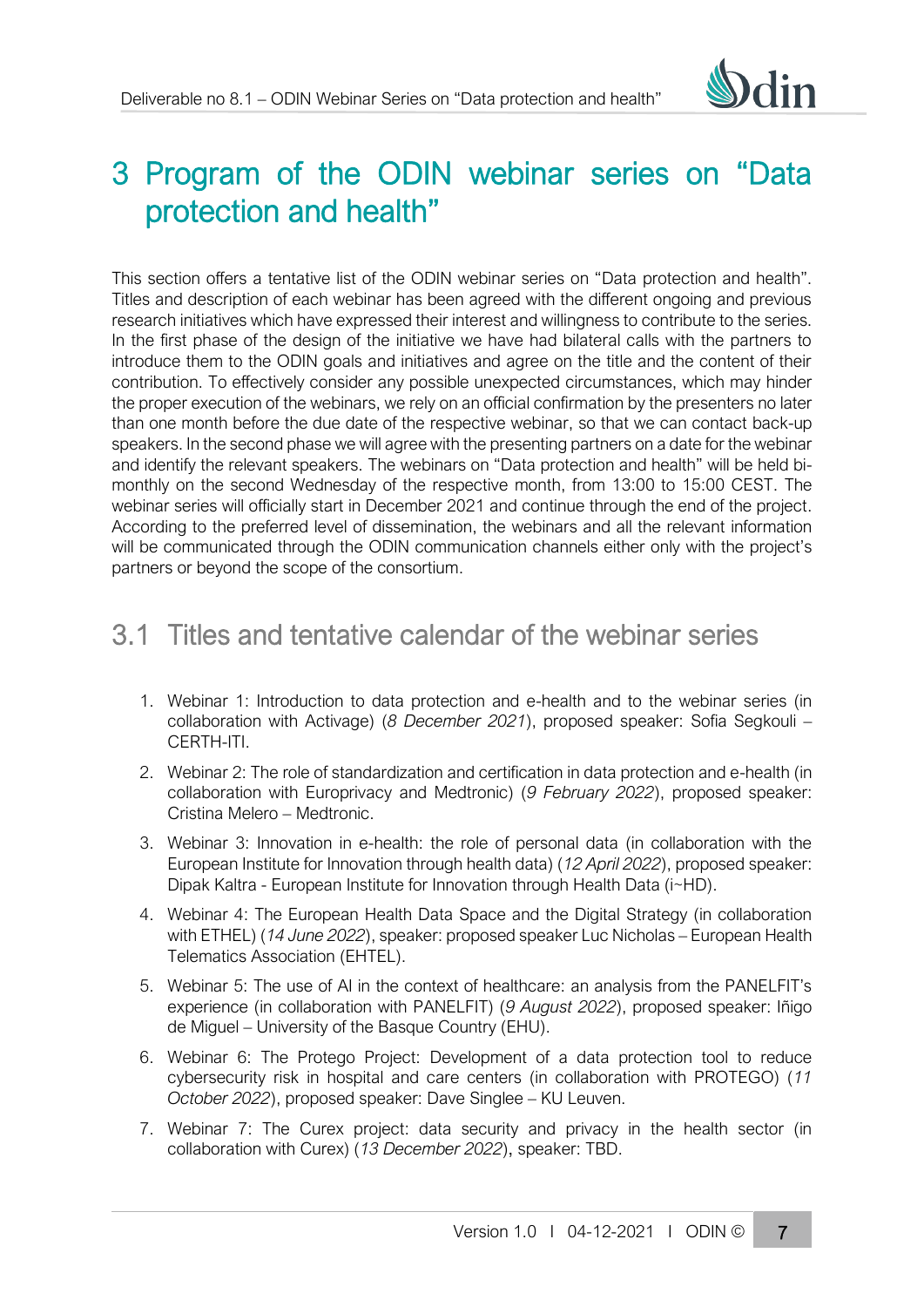

- 8. Webinar 8: PANACEA Project: a sociotechnical approach to cybersecurity in healthcare context (in collaboration with PANACEA) (*14 February 2023*), proposed speaker: Pasquale Annicchino.
- 9. Webinar 9: Final webinar with participation of ODIN partners for shared reflections on the series (*11 April 2023*), presented by UDGA.

Should the WP8 encounter the availability of other research initiatives to contribute to the series other webinars will be added upon agreement of the management team. The planned activities are subject to speaker availability and might be reorganized or rescheduled prior to the event. Webinar organizers will take appropriate actions to mitigate any affectation to the webinar series and to ensure webinars are properly advertised to maximize attendee participation. Additional webinars may be organized in conjunction with the Privacy Symposium.

## 3.2 Description of the content of each webinar

In this section we offer a description of each webinar with the topics as agreed with the partner organizations. The exact date of the webinar and the name of the speakers will be communicated through the ODIN communication channels.

## <span id="page-7-0"></span>3.2.1 Introduction to data protection and health

E-Health personalized monitoring inevitably provides direct and indirect benefits to a wide range of stakeholders where main beneficiaries are the patients with various chronic and non-chronic diseases. A plethora of emerging technologies, apps and devices provides health information services for self-awareness and assessment of health and well-being parameters. Personalized e-health targets currently accurate, prescriptive, and preventive healthcare data. This early preventive and precision approach is critical for clinicians and healthcare personnel as it effectively supports the detection and treatment of illnesses enabling the reduction of corresponding healthcare costs.

Nonetheless, data concerning health information is related to individuals' most intimate aspect and right. From the ethics lens, when it comes to 'sensitive data' additional concerns and protection is required especially taking into consideration diverse factors such as the context of data processing, the technologies used and the contents of data. Moreover, concerns are raised from trade-offs considerations such as computing costs related to data security and filtering. Past evidence–based experience highlighted that managing sensitive data at large-scale pilot operations in the context of IoT ecosystems presents major challenges as well as the use of AR/VR and AI technologies, devices and apps.

Despite the enriched relevant literature, concerning health data and ethics, privacy–related concerns some questions quoted below are still partly answered.

*'Is it adequate to address trustworthiness, privacy, sensitive data protection and security through standardized tools such as organizational, regulatory and technical means?',* 

*'Which are really the requirements of the ethical use of e-health/ medical devices, and advanced technologies in order to cope with trade-offs that emerge in a legitimate and timely manner?'* 

*'What is the role of proper design of personalized e-health services and how ethics by design should be complemented by responsible roles' assignment, ethics' assessment procedures in order to bring the balance between personalization, privacy and trustworthiness?'.*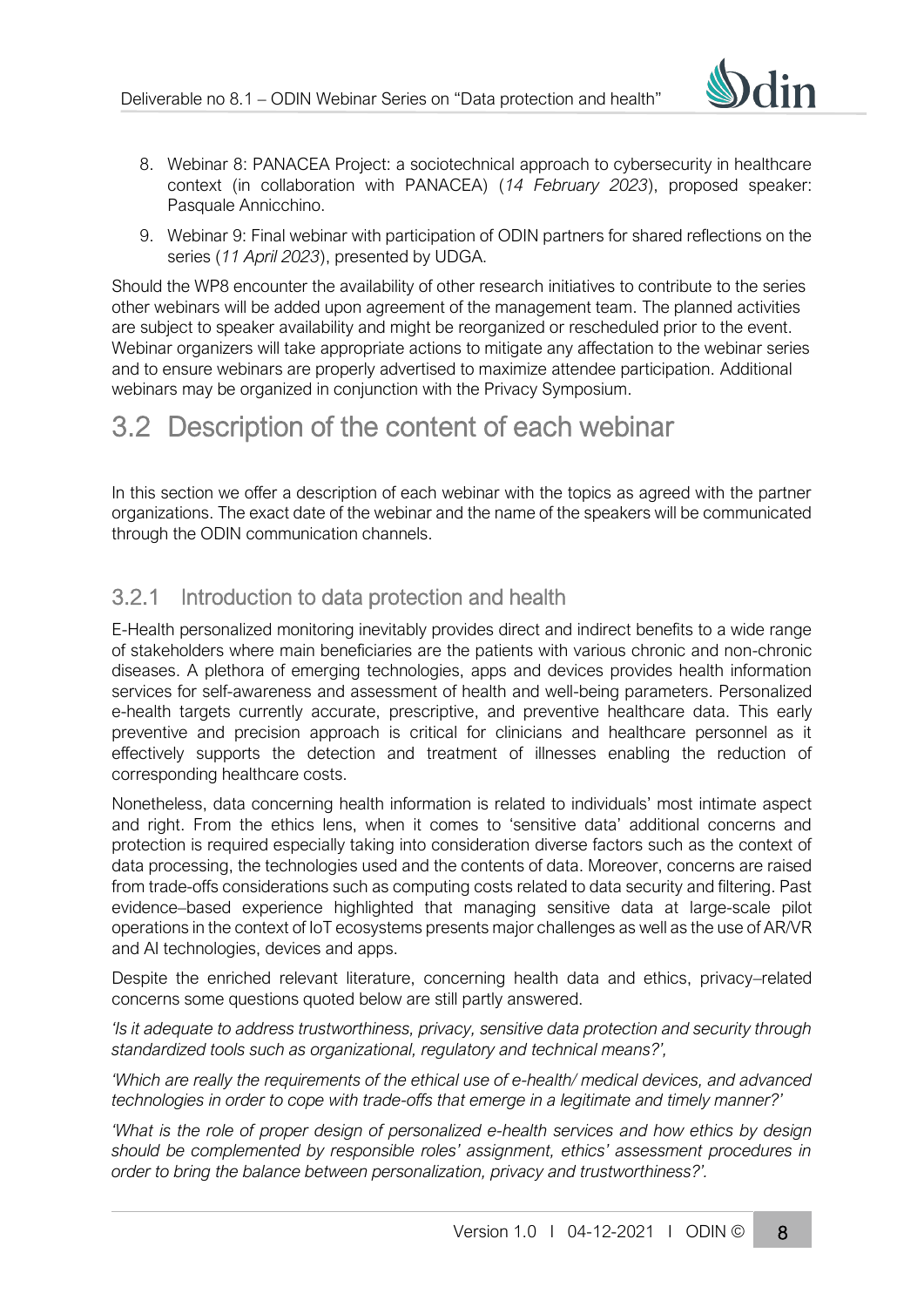

#### <span id="page-8-0"></span>3.2.2 The role of standardisation and certification in data protection and ehealth

Certification of data processing activities can have an important role in ensuring compliance with applicable norms and creating trust among end-users. This is particularly relevant in the e-health context. Starting from the Europrivacy experience this webinar will highlight and discuss the strategic role of certification. Europrivacy is a certification scheme developed through a H2020 European research project, co-funded by the European Commission and Switzerland. It is managed by the European Centre for Certification and Privacy (ECCP) in Luxembourg and maintained by the Europrivacy International Board of Experts in data protection, with the support of partners such as the Italian Institute for Privacy, the SECAN-Lab (University of Luxembourg), and IotLab.

#### <span id="page-8-1"></span>3.2.3 Innovation in e-health: the role of personal data

Fine-grained and close to real-time health data is of increasing importance to the development of health innovations, such as drug development, safety monitoring, medical device design and calibration, algorithm development and validation and biomarker research. The predominant data source of value to these innovation areas remains electronic health records captured in hospital and primary care settings. However, there is an increasing richness of data that is captured by people themselves through apps, wearable devices, and other monitoring solutions.

In most of these innovation areas the company or public body undertaking the research and development activity has no need or wish to identify individuals or to reconnect with them. (Requests for additional data or biological samples can normally be mediated through the data source and do not need the downstream data user to directly communicate with patients.) However, very detailed and longitudinally-linked data usually requires pseudonymisation, and for many purposes such as artificial intelligence the blurring of data through classical privacy enhancing techniques may sufficiently distort the data to make algorithm development unreliable. Federated architectures and distributed security measures like homomorphic encryption can also help to mitigate the exposure of personal data. However, it is difficult to undertake all of these innovations on data that the GDPR would regard as definitively not personal. This is more challenging still because the precise interpretation of anonymised data and the safeguarding requirements are to some extent delegated to Member States, which in turn lead a fair bit of interpretation to local data protection decision-making. This can result in heterogeneous decisions for similar requests across multiple data source sites.

On the flip side, the public is becoming increasingly aware of the importance of reusing health data for knowledge generation, such as public health intelligence during the recent pandemic, and the research that has been necessary to give us all COVID-19 vaccinations that are effective and safe. Surveys often show that if the public understands the purpose for which health data might be used for research, how it can be safeguarded and what the societal benefits are from that research, it is broadly in favour.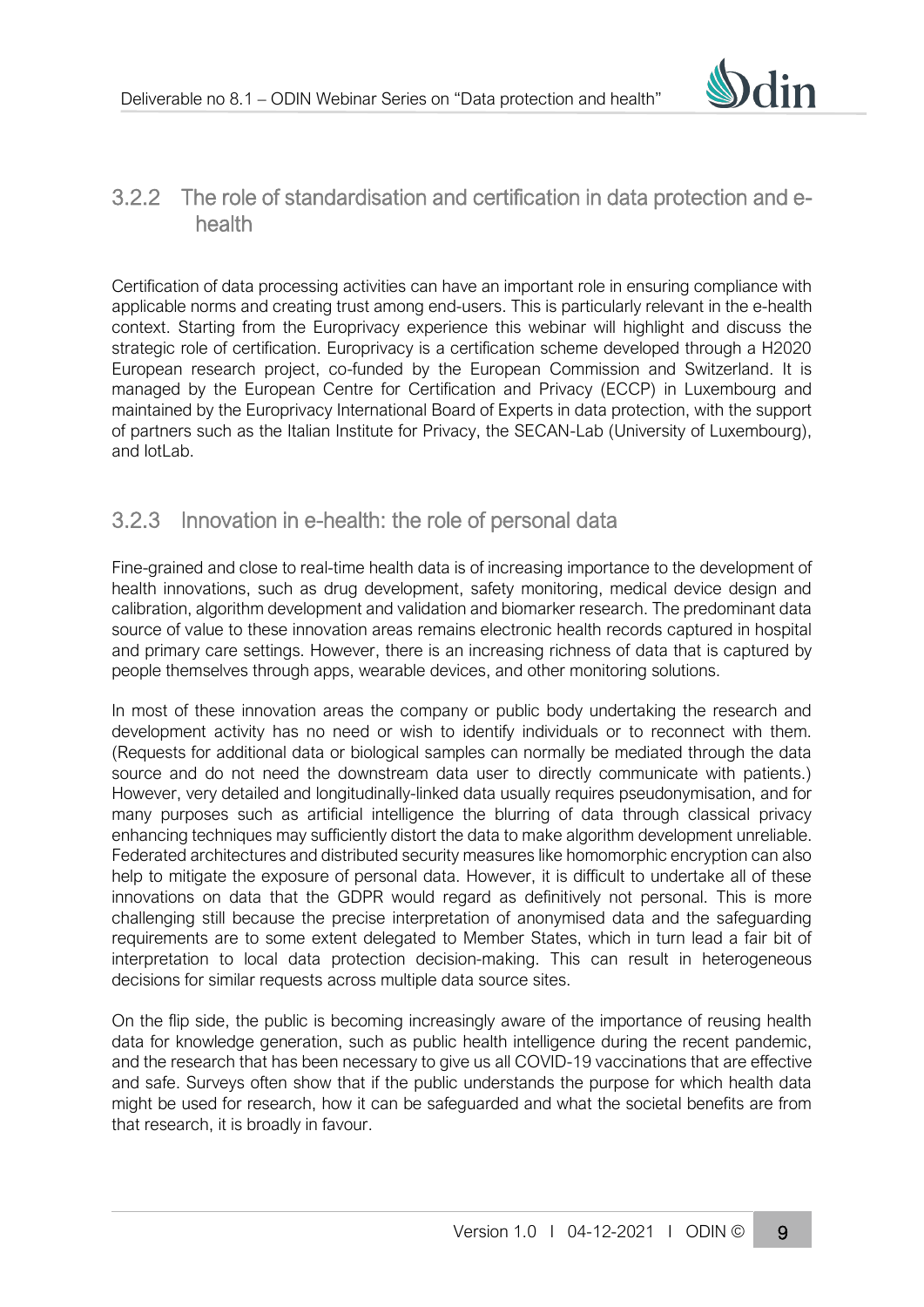

Europe is therefore currently challenged to find an appropriate balance between protecting citizens by safeguarding their data, and helping citizens by advancing health, care and prevention innovations. The Data Governance Act may introduce one area of middle ground, but much more work consultation is still needed to clarify how it might be put into practice operationally, and whether it is the only suitable middle ground model or one of several possibilities. Europe is also expanding the model of national or regional data access decision-making bodies, whose rules and transparency will be critical to winning public confidence in the way health data is used, whether personal or anonymised, to support research and innovation.

## <span id="page-9-0"></span>3.2.4 The European Health Data Space and the Digital Strategy

For many of us, the concept of European Data Space is still a very abstract one. The road is indeed long and the number of challenges to be met is important in order for the concept to become a true reality. Even if the Commission wants to progress swiftly, many have not waited for the concept to become trendy to put it to the test in specific environments and propose implementation strategies. This introductory presentation will highlight what are the main expected breakthroughs of the European Health Data Space and will briefly describe the different solutions which are promoted by different stakeholders, some privileging a fully decentralized approach while others tend to privilege a more (centrally- publicly) controlled process. Up to now the citizen-patient had no real role but he or she might become one of the first key enablers.

#### <span id="page-9-1"></span>3.2.5 The use of AI in the context of healthcare: an analysis from the PANELFIT's experience

The use of AI mechanisms in the context of health care is one of the great hopes of personalized medicine. However, its use is subject to many controversies, which relate to the extent of its use, the information to be provided to the patient, the possibility of opposing its use, etc. In this talk, we will offer some of the essential keys to approach the subject from an ethical or legal perspective.

## <span id="page-9-2"></span>3.2.6 The Protego project: development of a data protection tool to reduce cybersecurity risk in hospital and care centres

Health care is an essential service that uses a great deal of sensitive personal data which has a high black-market value being a lucrative target for data theft and ransomware attacks. The objective of the ProTego project is to develop tools and guidelines to help health care systems users address cybersecurity risks. The activities in the ProTego project are centred around: (1) stakeholder education and awareness, (2) risk assessment and detection, using machine learning and AI, and (3) risk mitigation by deploying advanced data protection measures. In this webinar, we will mostly focus on the latter and discuss the main research activities and results of ProTego related to data protection. These include advanced memory encryption, access control and network slicing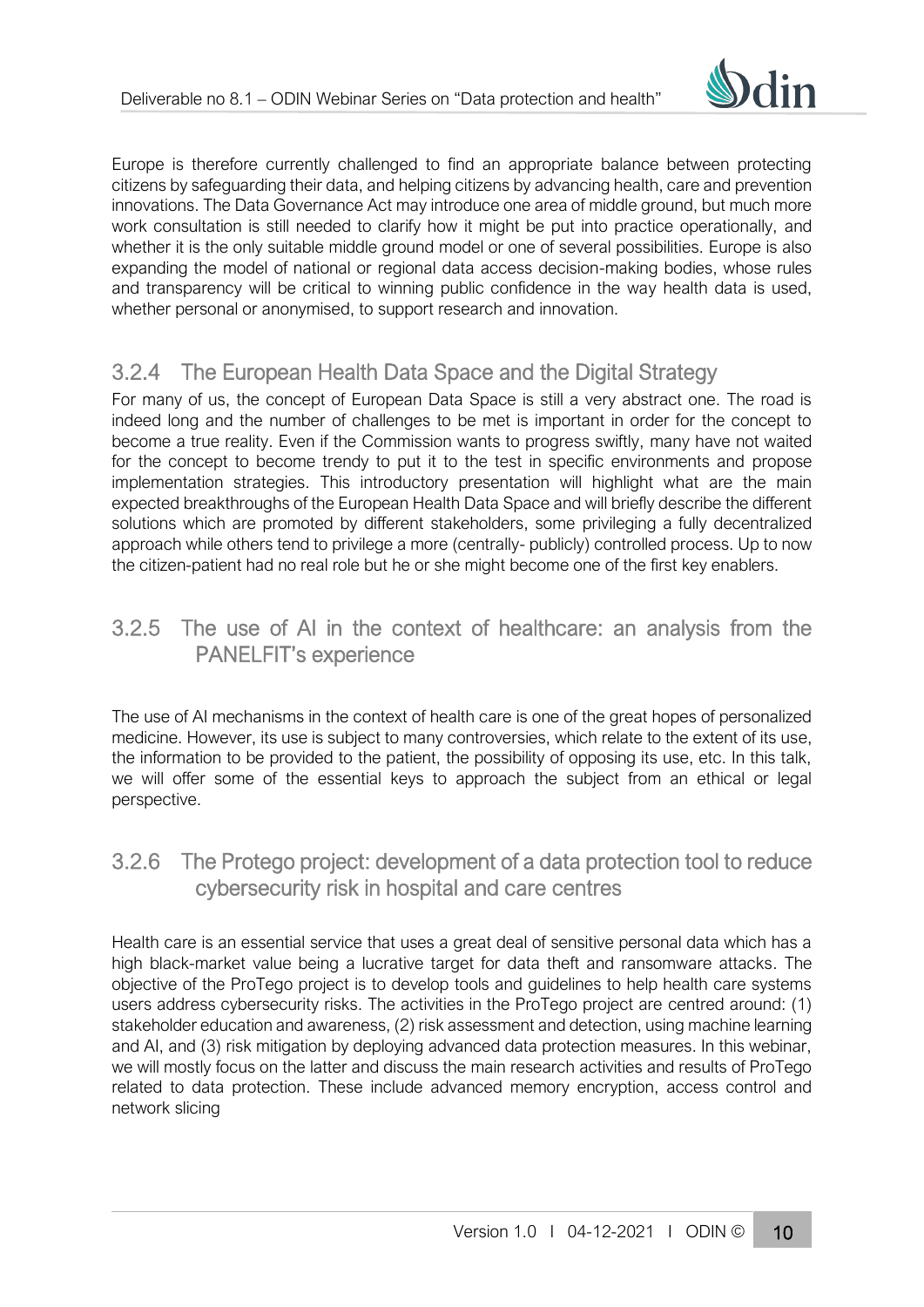

## <span id="page-10-0"></span>3.2.7 The Curex project: data security and privacy in the health sector

CUREX is a research and innovation action funded under the H2020 framework that introduces a novel, flexible and situational awareness-oriented platform designed specifically to reinforce the security of healthcare organisations. CUREX aims to protect the health data handled by hospitals from the risks that are propagated all the way from the security gaps in their IT infrastructure. To achieve this goal, cybersecurity and privacy risk assessments are being performed, while optimal recommendations for cyber risk mitigations are offered in the form of a decision support tool. The platform encompasses a suite of tools establishing trust between healthcare organisations to address the necessity of data exchange in a fully GDPR-compliant manner. Moreover, considering the human-factor, CUREX improves the cyber hygiene culture among personnel through identifying employee group-specific gaps and needs with regards to raising cybersecurity and data privacy awareness, using for this purpose a survey tool to address to the different groups (i.e., administrative, medical, IT, executive/security). The project capitalises on existing distributed ledger and health technological artifacts whose aim is to provide accountability and auditability functionalities that will increase trust among hospitals and care centres.

#### <span id="page-10-1"></span>3.2.8 Panacea project: a sociotechnical approach to cybersecurity in healthcare context

Over the last few years, ICT, connected medical devices and related data have become missioncritical for healthcare operations, but are still poorly protected and vulnerable, also because management and staff still attach low priority to cybersecurity. Therefore, cyberattacks and incorrect staff behaviour are growing risks for business continuity, patients' safety, and data privacy.

The EU-funded PANACEA project has been based on the assumptions that cybersecurity and privacy/data protection must take care of the sociotechnical nature of the "system at risk" (ICT infrastructures, data, networked medical devices, medical doctors, nurses, administrative staff, business processes) and of the cybersecurity "defence system". The project has therefore delivered a toolkit including seven tools, providing the "defence system" with three "socio" tools and four "technical" tools.

"Socio" tools include (1) contextualized controls, organization, and ROI evaluation methods for cybersecurity risk governance, (2) educational voice-less videos to show correct behaviour, (3) a methodology to design behavioural "nudges".

"Technical" tools include software supporting (1) dynamic risk assessment and mitigation actions recommendation, (2) inter-organizational secure information sharing, (3) systems/medical devices security-by-design and certification, (4) user-friendly facial identification and authentication.

The first intervention of the webinar will describe the sociotechnical model and, after providing an overview of the "socio" tools, will focus on the cybersecurity governance organization.

The second intervention, after providing an overview of the "technical" tools, will focus on the dynamic risk assessment tool.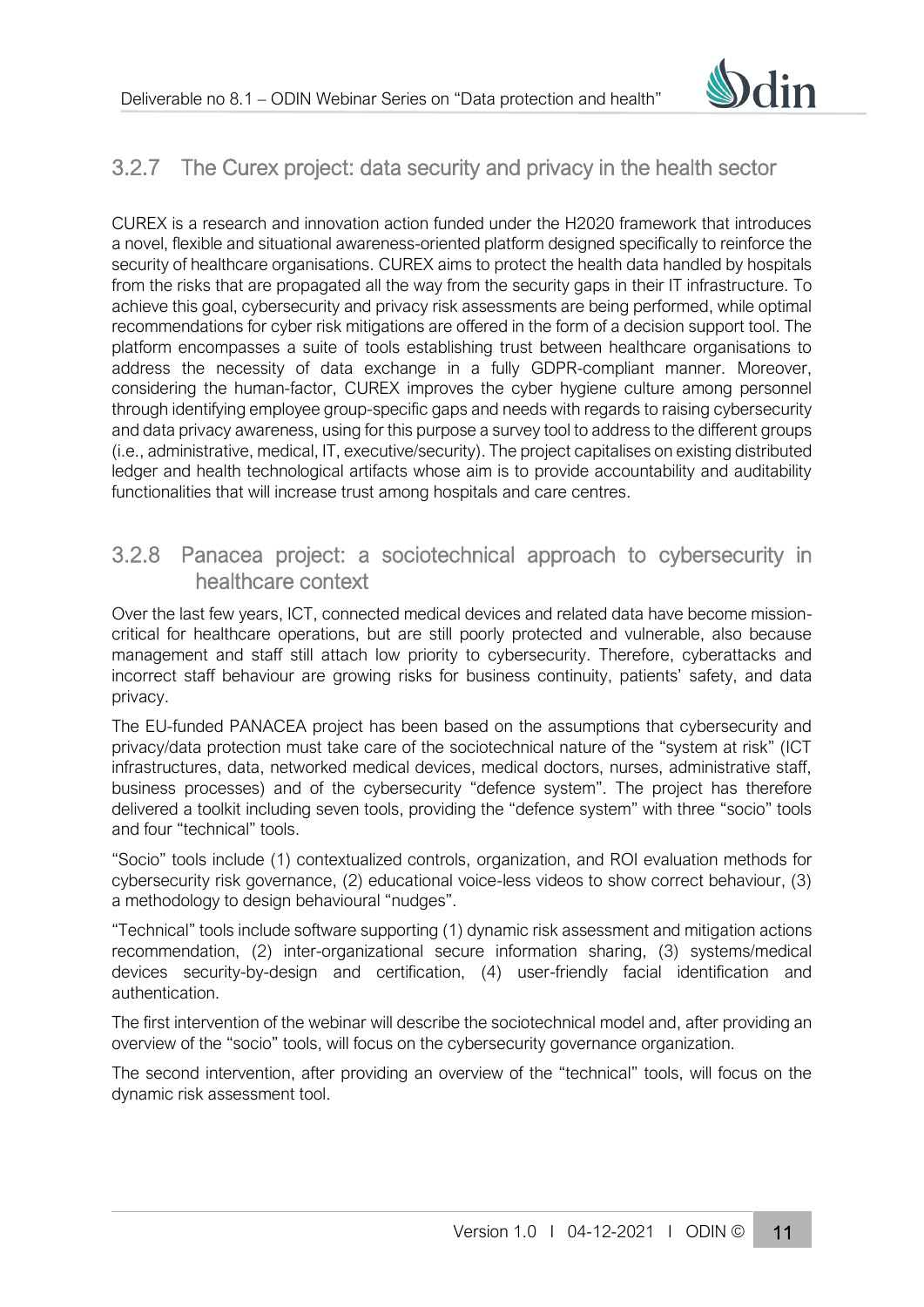

## <span id="page-11-0"></span>3.2.9 Final webinar with the participation of ODIN partners for shared reflections on the series

This webinar will discuss the contribution of the series to the development and implementation of the activities of the ODIN project. It will mobilize know-how from different relevant WPs and involve ODIN partners with interest and expertise in the field. It will also consider possible legislative developments at the EU level to discuss them and assess their impact on the ODIN project.